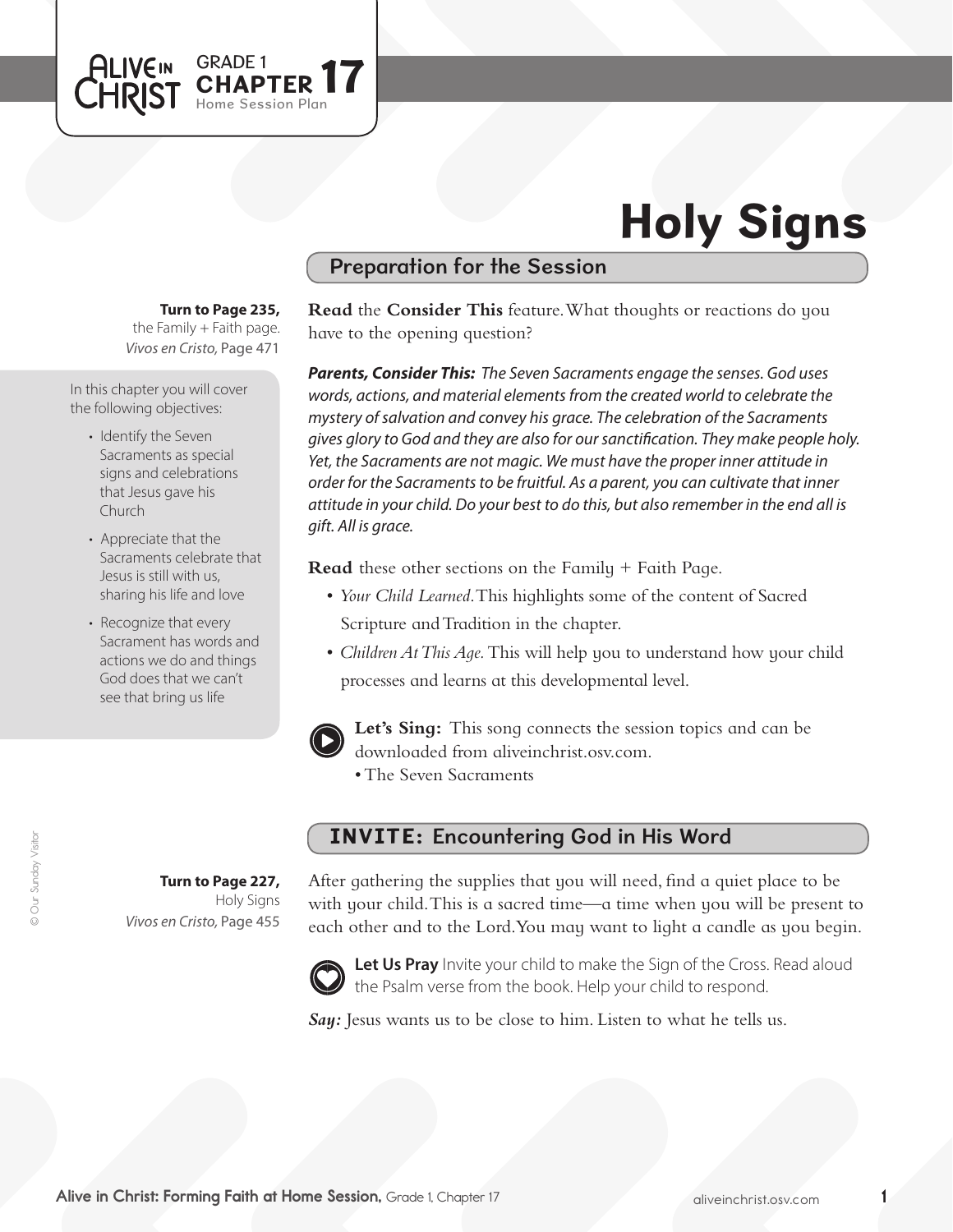**Guide** your child through the Preparing for God's Word Ritual you learned in the Introduction Session or play Track 1 of the Songs of Scripture CD.

- Proclaim God's Word in the Parchment Paper box on the page.
- Maintain several moments of silence.
- Ask: What did you hear God say to you today?

**Invite** your child to respond and also share what you heard.

Now, look at the *What Do You Wonder?* box.

**Say:** Jesus loves us so much he wants our hearts to be one with his. Jesus gives us signs that we are one with him.

**Invite** your child to respond to the questions. Prompt what they might wonder about being close to Jesus.

# DISCOVER: Learning God's Truth

**Read** aloud the introductory paragraph. Emphasize God's love for children.



**Proclaim** "The Advocate" in the Parchment Paper box.

**Do** the gold-star activity.

*Parents, Consider This: Signs of God's love are found throughout the Bible. Noah saw a rainbow in the sky after the great flood as a sign of God's love. God sent Jesus to show his love. The Holy Spirit came to the Apostles to guide them. Tell these stories in your family. They remind us to look for signs of God's love for us in our lives.*

**Point** out the picture. Ask what the picture shows. (a family bringing up the gifts at Mass)

**Tell** your child that Jesus is with us in a special way at Mass.

**Ask** your child if he or she can name any of the Seven Sacraments. Prompt the response of Baptism and Eucharist. Tell your child you will be learning the names of the other Sacraments.

**Read** aloud the text on this page.

**Review** the definition of the highlighted word, **Seven Sacraments**, in the Catholic Faith Words box.

**Look** at pages 304-305 in the Our Catholic Tradition reference section to review the Seven Sacraments.

**Turn to Page 228,** Signs of Love *Vivos en Cristo,* Page 457

**Turn to Page 229,**  The Sacraments *Vivos en Cristo,* Page 459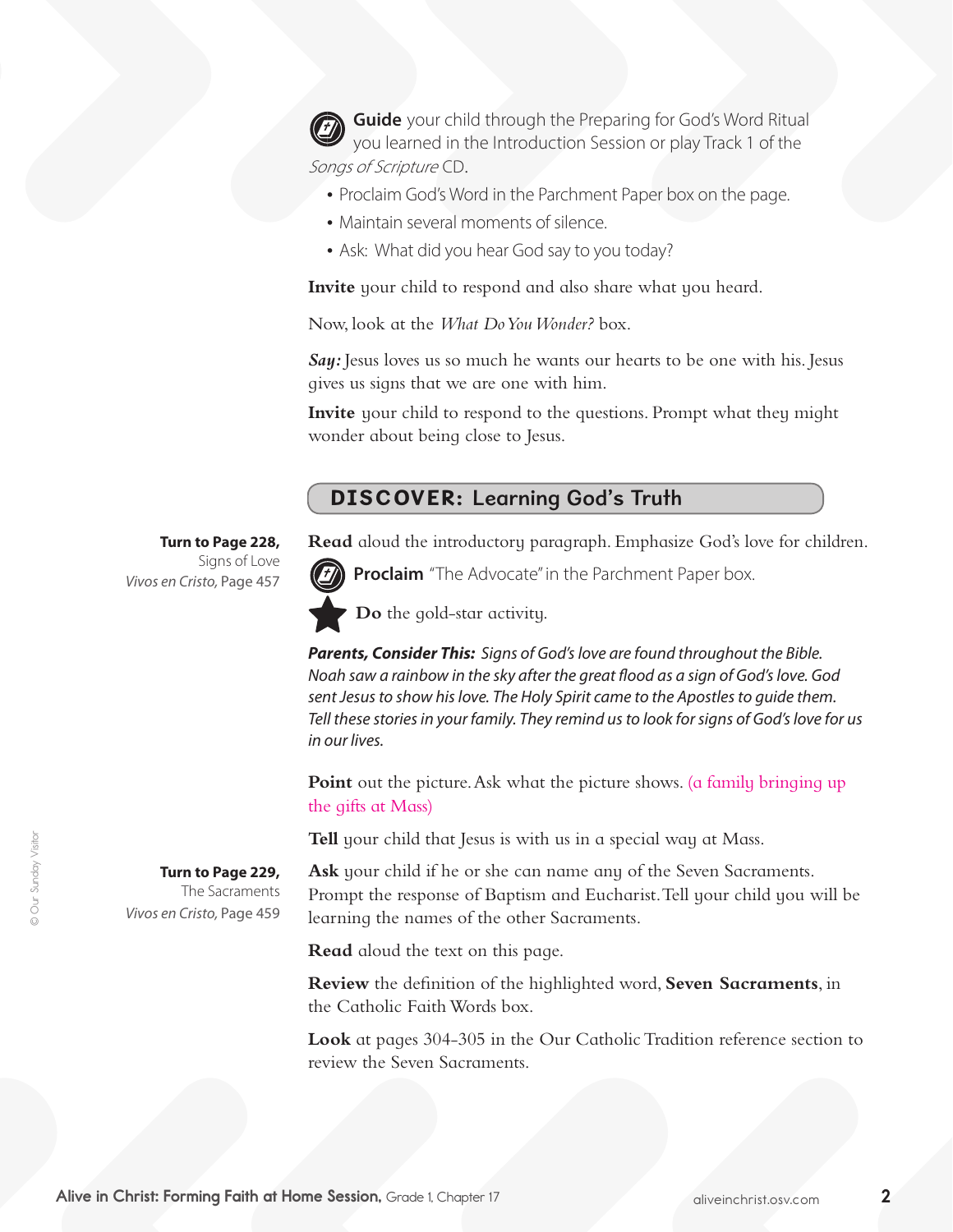**Do** the Share Your Faith activity. Have your child share their responses with you.

*Parents, Consider This: In most dioceses, the Sacraments of Penance and Reconciliation and Eucharist are celebrated during a child's second grade year. Talk about the anticipation of these special milestones. Encourage your child by telling them that learning about the Sacraments is how we begin to prepare to celebrate them. Share that the word "Eucharist" means "thanksgiving."* 

#### **Turn to Page 230,**

Signs and Celebrations *Vivos en Cristo,* Page 461

**Explain** that things you can see, hear, touch, smell, and taste are used to celebrate the Sacraments. Tell your child that these holy things are signs that tell us that God—the Father, the Son, and the Holy Spirit—is there with you. Point out that the Church has Seven Sacraments. Emphasize that Jesus gave us the Sacraments so that we can always know his love and care.

**Read** the opening question and text aloud.

#### **Turn to Page 231,**

Signs and Celebrations (cont'd) *Vivos en Cristo,* Page 463

Point out the three boxes. Explain that the Church has Seven Sacraments. The Seven Sacraments fall into one of three categories. As you move to each box say:

- The Sacraments of Initiation are Baptism, Confirmation, and Eucharist. These three Sacraments celebrate membership in to the Catholic Church.
- The Sacraments of Healing are Reconciliation and Penance and Anointing of the Sick. They celebrate God's forgiveness and healing.
- The Sacraments at the Service of Communion celebrate people's commitment to serve God and the community.

**Have** your child circle the sacraments that they have seen.

**Have** your child complete the Connect Your faith activity.

# LIVE: Living Our Faith

### **Turn to Page 232,**

Our Catholic Life *Vivos en Cristo,* Page 465

**Read** aloud the opening question and paragraph.

**Review** the chart together. Read aloud the names of the Sacraments and invite your child to read the names of the signs and what they stand for.